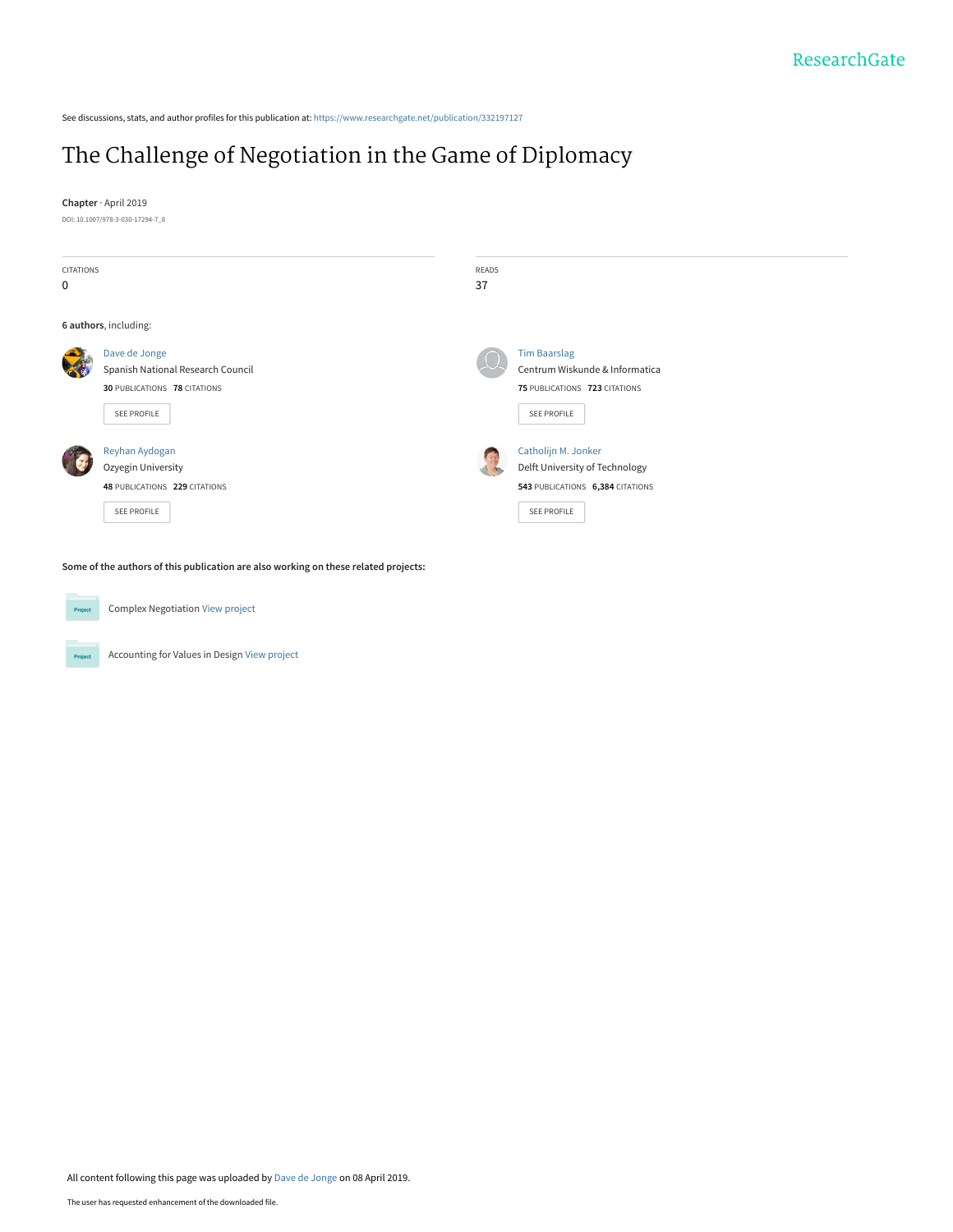## The Challenge of Negotiation in the Game of Diplomacy

Dave de Jonge<sup>1,2</sup>, Tim Baarslag<sup>3</sup>, Reyhan Aydoğan<sup>4</sup>, Catholijn Jonker<sup>5</sup>, Katsuhide Fujita $^6$ , and Takayuki Ito<sup>7</sup>

<sup>1</sup> IIIA-CSIC, Bellaterra, Spain Western Sydney University, Australia Centrum Wiskunde & Informatica, Amsterdam, The Netherlands  $4\,$  Özyeğin University, Istanbul, Turkey Delft University of Technology, The Netherlands Tokyo University of Agriculture and Technology, Japan Nagoya Institute of Technology, Japan

Abstract. The game of Diplomacy has been used as a test case for complex automated negotiations for a long time, but to date very few successful negotiation algorithms have been implemented for this game. We have therefore decided to include a Diplomacy tournament within the annual Automated Negotiating Agents Competition (ANAC). In this paper we present the setup and the results of the ANAC 2017 Diplomacy Competition and the ANAC 2018 Diplomacy Challenge. We observe that none of the negotiation algorithms submitted to these two editions have been able to significantly improve the performance over a non-negotiating baseline agent. We analyze these algorithms and discuss why it is so hard to write successful negotiation algorithms for Diplomacy. Finally, we provide experimental evidence that, despite these results, coalition formation and coordination do form essential elements of the game.

## 1 Introduction

Automated negotiations have been studied extensively, but traditionally most work has focused on the strategy to determine which deals to propose *given* the utility values of those deals. A point that has received less attention is the fact that in many real-world negotiation settings, for any given proposal, a negotiator would need to spend considerable effort on estimating its value. Only recently, more attention has been given in the literature to negotiation domains where the calculation of utility is a highly non-trivial and time-consuming task. For example, [9] treated a problem in which determining the value of a deal was NP-hard and in [11] an algorithm was presented for negotiations applied to nonzero-sum General Game Playing.

The Automated Negotiating Agents Competition (ANAC) is an annually returning competition that aims to improve the state-of-the-art in automated negotiations [3]. It was first held in 2010 and has been steadily growing in popularity. The setup of this competition has been updated each year to reflect the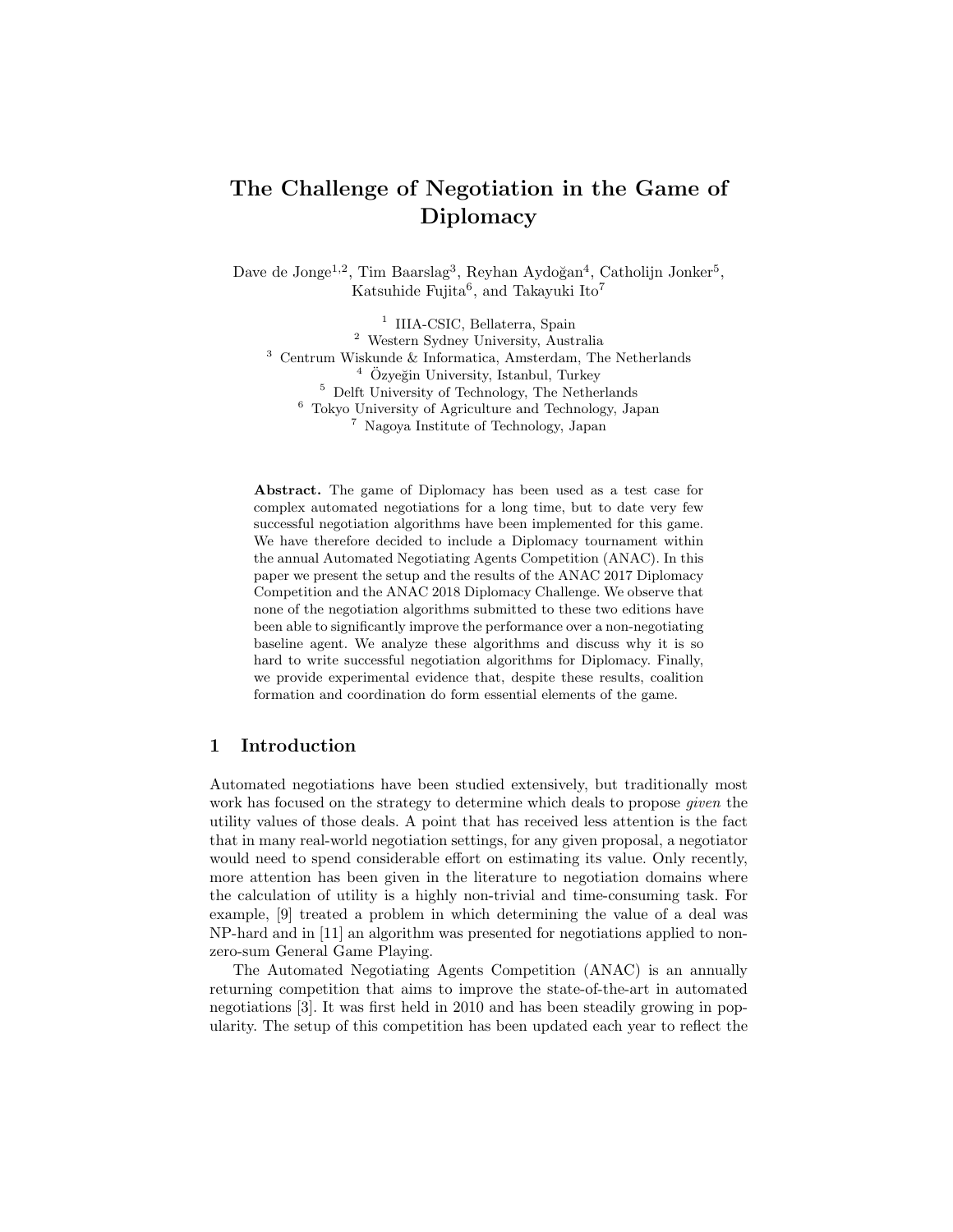advancements made in the field of research. While ANAC started with small contract spaces and linear utility functions [4], it has featured increasingly complex scenarios, involving very large agreement spaces [8], multilateral negotiations [1], human-agent interactions [13], and non-linear utility functions [8, 2].

However, in all of these editions, the process of evaluating a proposal was abstracted away. The agents would know the value of any potential proposal almost instantaneously because it could be calculated with a simple linear formula (this was true even in the editions with non-linear utility functions). Furthermore, the agents were not required to have any background knowledge of the negotiation domains and did not need to apply any form of reasoning to obtain the utility value of a proposal. The utility functions of the agents' opponents, on the other hand, were assumed to be completely unknown.

We argue that in real negotiations it is important to have knowledge of the domain and one should be able to reason about it. One cannot, for example, expect to make profitable deals in the antique business without having any knowledge of antique, no matter how good one is at bargaining. Moreover, a good negotiator should also be able to reason about the desires of its opponents. A good car salesman, for example, would try to find out what type of car best suits his client's needs to increase the chances of making a profitable deal. Therefore, we envisioned a need to add a new league to ANAC that does involve this kind of complex reasoning.

The game of Diplomacy forms an excellent test case for this type of complex negotiations, as it is a game that includes many of the difficulties one would also have to face in real-life negotiations [6]. It involves constraint satisfaction, coalition formation, game theory, trust, and even psychology. Now that modern Chess and Go computers are already far superior to any human player [15], we expect that Diplomacy will start to draw more attention as the next big challenge for computer science.

Although the game of Diplomacy has already been under attention of the Automated Negotiations community for a long time, to date very few successful negotiating Diplomacy players have been developed. Some of the earliest work on this game, for example, was presented in [14], but they only managed to play a very small number of games, because they had to play them with humans.

An informal online community called DAIDE exists which is dedicated to the development of Diplomacy playing agents.<sup>8</sup> Many agents have been developed by this community but only very few are capable of negotiation. One of the main non-negotiating bots developed on this framework is called the DumbBot.

In [6] a new platform called DipGame was introduced to make the development of Diplomacy agents easier for scientific research. This platform was later extended into the BANDANA platform [10]. Several negotiating agents have been developed using DipGame such as DipBlue [7] which consists of a negotiation algorithm built on top of the DumbBot. Unfortunately, its negotiation algorithm did not result in a very strong increase in performance with respect to the non-negotiating DumbBot. An entirely new agent was presented in [10],

 $^8$  http://www.daide.org.uk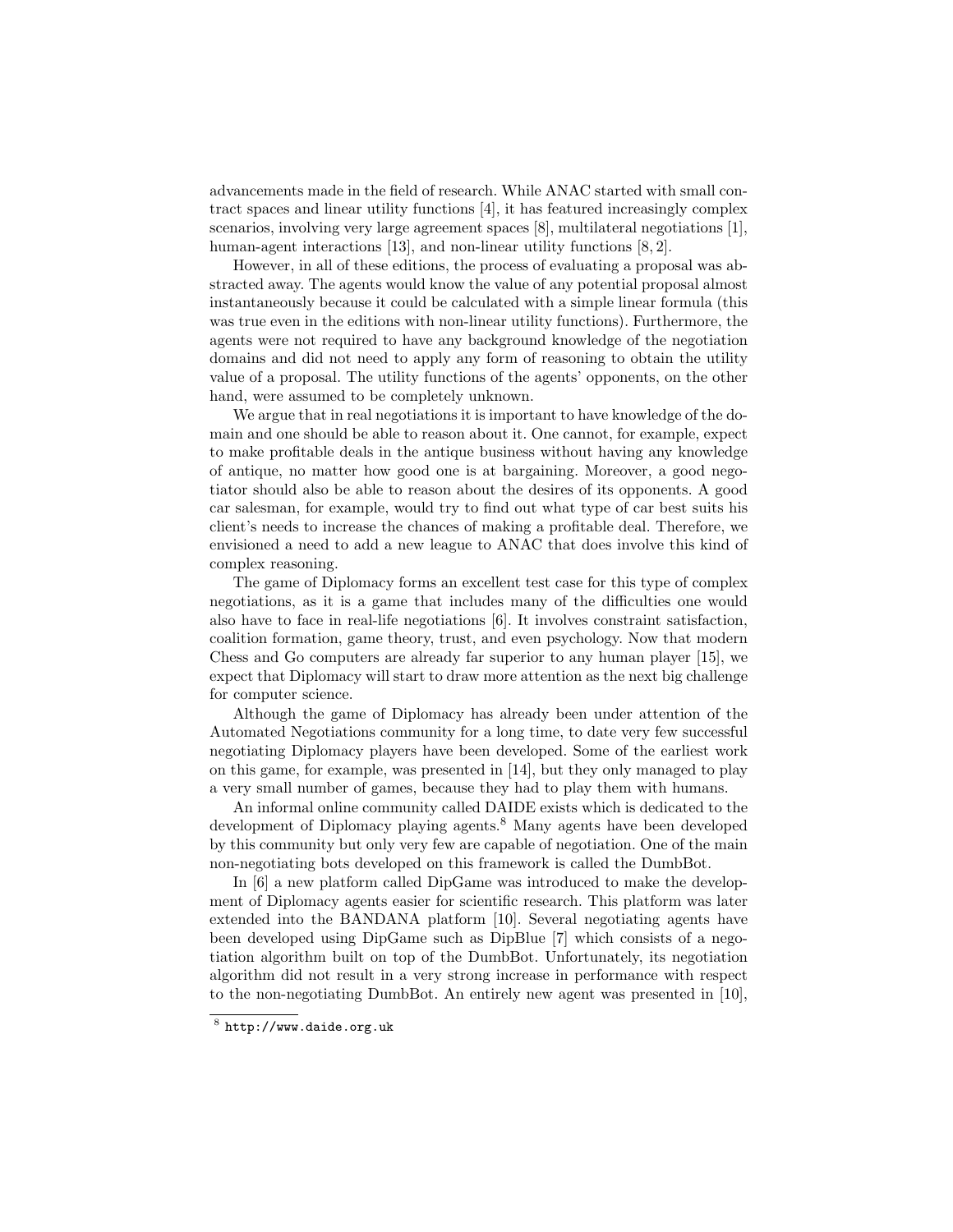called D-Brane, which can play with or without negotiations. Again, it turned out that when applying negotiations it is only slightly stronger than when it plays without negotiating. In 2015 the non-negotiating version of D-Brane won the Computer Diplomacy Challenge<sup>9</sup> which was organized as part of the ICGA Computer Olympiad.

On the other hand, another negotiation algorithm was implemented on top of DumbBot [5], which did strongly outperform the non-negotiating DumbBot. Unfortunately, this agent required a supercomputer to run.

Another negotiating agent, called AlphaDip, was presented in [12], which was largely based on D-Brane. Although it did improve over D-Brane, the authors still concluded that adding negotiations to their agent only had a very small influence on its overall performance.

This paper presents the setup and results of the ANAC 2017 Diplomacy Competition and the ANAC 2018 Diplomacy Challenge and provides an analysis of the proposed negotiation strategies for Diplomacy. The rest of the paper is organized as follows: Section 2 introduces the game of Diplomacy while Section 3 explains the negotiation protocol used in this game. Sections 4 and 5 present the setup and results of the 2017 and 2018 editions respectively. In Section 6 we present an experiment we conducted to show the importance of cooperation in Diplomacy. Finally, in Section 7, we conclude the paper with the lessons learned.

## 2 Diplomacy

Diplomacy is a widely played game for seven players. Just like chess it is completely deterministic (i.e. there are no dice, cards, or any other source of randomness) and there is no hidden information.<sup>10</sup> Players make their moves simultaneously. It is designed in such a way that each player needs to negotiate with the other players in order to have a chance of winning. It can be played as a classical board game, or it can be played online. $^{11}$ 

The game takes place on a map of Europe in the year 1901, which is divided into 75 Provinces. Each player plays one of the seven great Powers of that time: Austria (AUS), England (ENG), France (FRA), Germany (GER), Italy (ITA), Russia (RUS) and Turkey (TUR) and each player starts with three or four units (armies or fleets) which are placed in fixed initial positions on the map. In each round of the game, each player must 'submit an order' for each of its units, which tells those units how to move around the map and allows them to conquer the map's provinces.

Some of the Provinces are so-called Supply Centers and the goal for the players is to conquer those Supply Centers. A player is eliminated when he or

 $^9$  https://icga.leidenuniv.nl/?page\_id=987

<sup>&</sup>lt;sup>10</sup> One might argue that Diplomacy does have hidden information, because players make secret agreements. However, these agreements have no formal meaning, and form part of the players' strategies rather than of the rules of the game. Therefore, formally speaking there is no hidden information.

<sup>11</sup> http://www.playdiplomacy.com/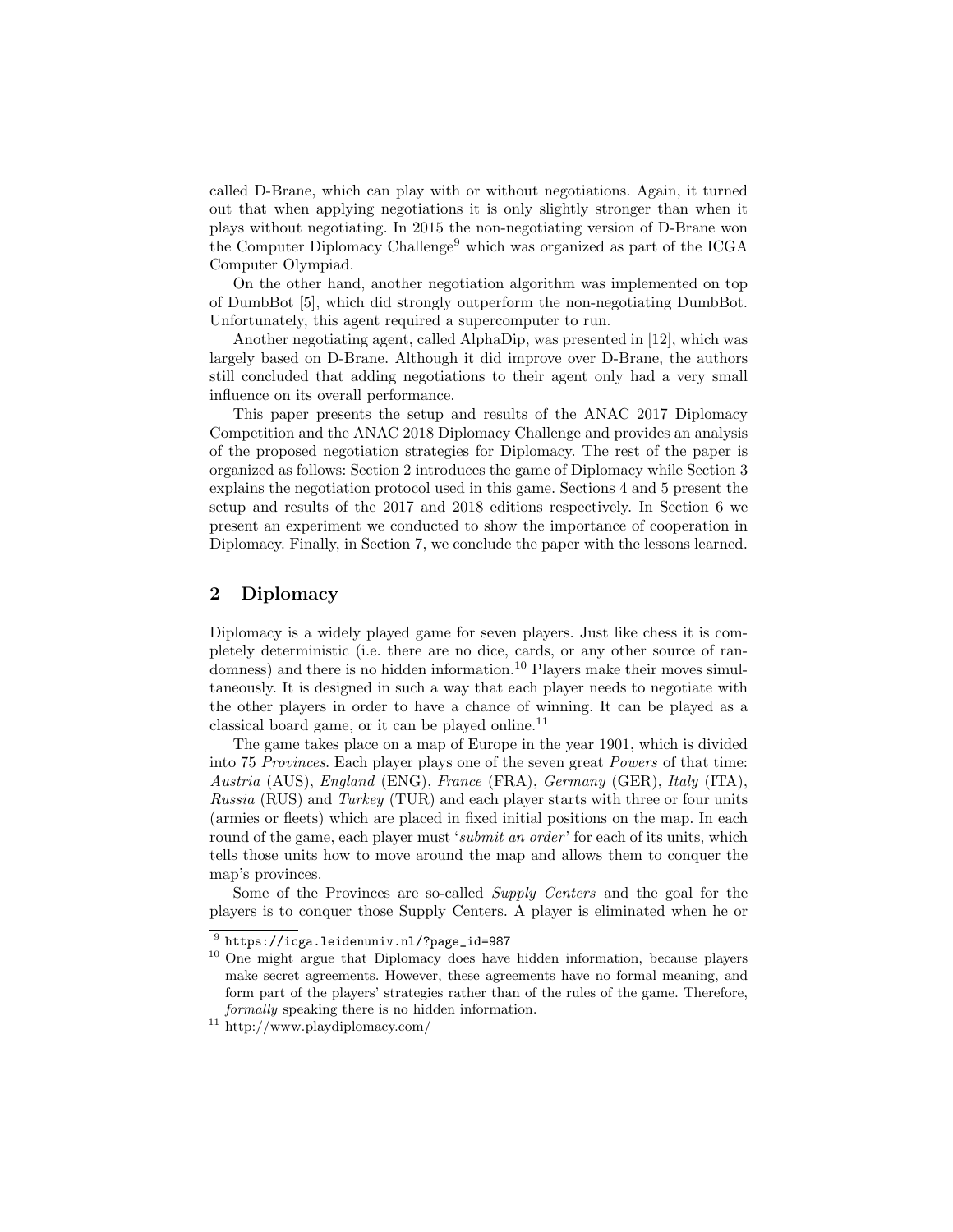she loses all his or her Supply Centers and a player wins the game when he or she has conquered 18 or more of the 34 Supply Centers (a *Solo Victory*). However, the game may also end when all surviving players agree to a draw.

The game iterates through five types of rounds (or 'phases'), in the following order: Spring, Summer, Fall, Autumn, Winter. The first round of the game is referred to as Spring 1901, followed by Summer 1901, etcetera. After Winter 1901 follows Spring 1902, Summer 1902, and so on.

The main difference between Diplomacy and other deterministic games like Chess and Go, is that in Diplomacy players are allowed to negotiate with each other and form coalitions. At each round, before the players submit their orders, the players are given time to negotiate with each other and make agreements about the orders they will submit. Negotiations take place in private, and each agreement that is made is only known to the players involved in that agreement.

Typically, players may agree not to invade certain provinces, or they may agree that one player will help the other player to invade a certain province. In this way, players essentially form coalitions. These coalitions are not given beforehand. Instead, during the course of the game players may form and break coalitions as they like.

## 3 The Negotiation Protocol

In a real Diplomacy game there are no formal rules for the negotiations. Players are allowed to negotiate anything and there is no guarantee that players will obey their agreements. However, for our competition we needed to establish a welldefined negotiation language and protocol so that the agents could understand each other. Furthermore, in order to simplify the game and eliminate the issue of trust, we imposed the rule that the players are always obliged to obey their agreements. This means that our negotiation language needed to have welldefined formal semantics, which are explained below.

As the negotiation protocol, we used the Unstructured Negotiation Protocol [9], because it most closely resembles how negotiations in real games of Diplomacy take place. In this protocol, the agents do not take turns, but instead are allowed to propose or accept a deal whenever they want. A deal may involve any number of agents. Once all players involved in the deal have accepted it, a special Notary agent checks whether it is consistent with earlier made agreements. If this is indeed the case then the Notary will send a confirmation message to all agents involved in the deal. Once the Notary has sent this confirmation message the deal is considered officially binding. Players may propose and accept as many deals as they wish and negotiations continue after a deal has been confirmed.

If an agent has proposed or accepted a deal, but then changes its mind, and the deal has not yet been confirmed by the Notary, it can send a reject message to withdraw from the proposal and hence prevent it from becoming confirmed. However, once the deal is confirmed by the Notary the agents involved must always obey it.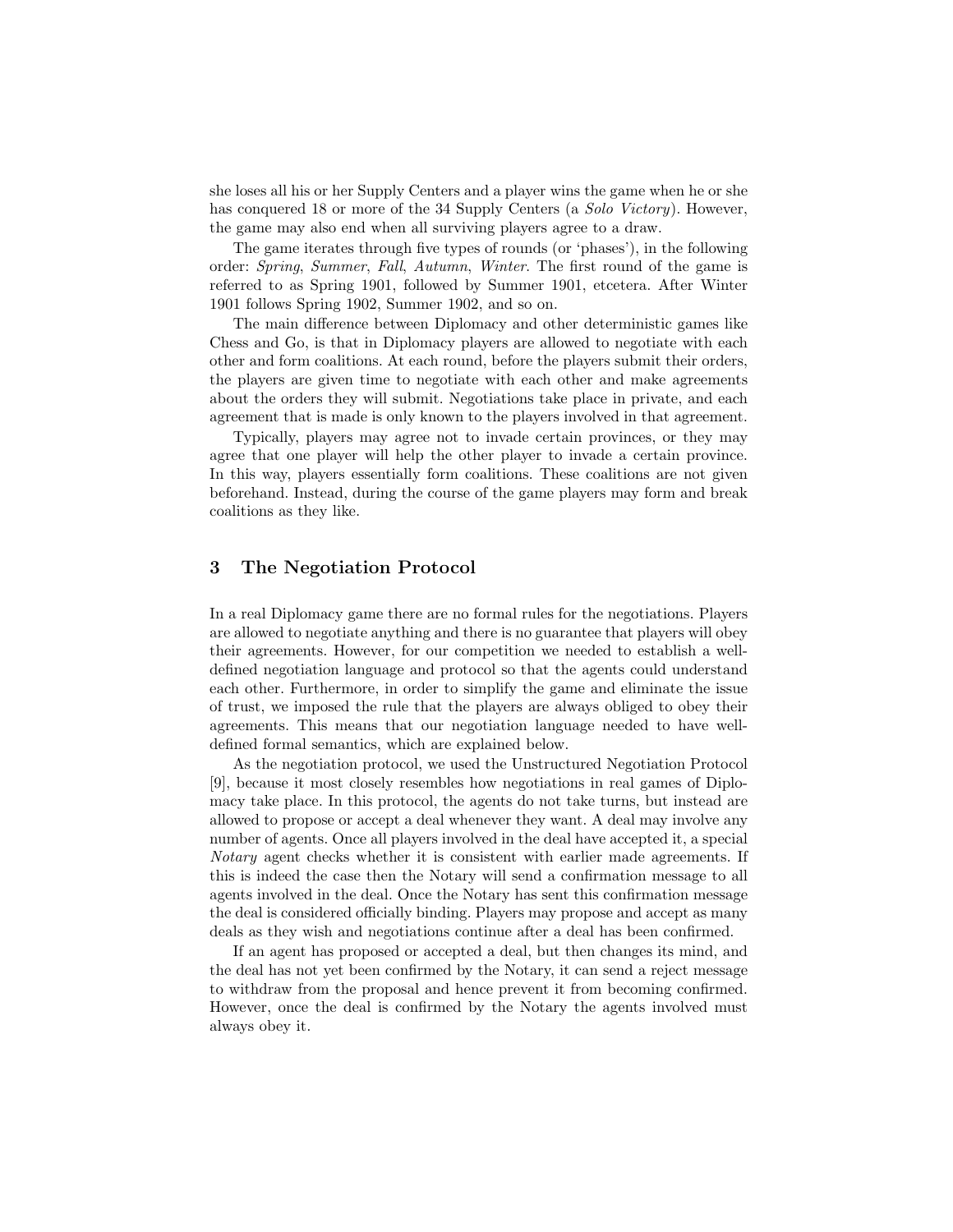Since each proposal is only sent to those players that are involved in it the other players will never be aware that this deal was proposed. Also, the Notary sends its confirmation message only to the players involved in the deal, so the agreement remains secret.

#### 3.1 Allowed Proposals

In this section we define the set of deals that agents may propose to each other. A deal may consist of any number of Order Commitments and any number of Demilitarized Zones.

**Definition 1.** An **Order Commitment** oc is a tuple:  $oc = (y, \phi, o)$ , where y is a 'year' (an integer greater than 1900),  $\phi \in \{Spring, Fall\}$  is a 'phase' and o is any legal order for any unit.

An Order Commitment represents a promise that a power will submit a certain order during a certain phase and year. For example: "In the Spring of 1902 the army in Holland will move to Belgium". Formally, an Order Commitment  $(y, \phi, o)$  is obeyed if Power P submits the order o during phase  $\phi$  of year y, where P is the owner of the unit defined by the details of the order o.

**Definition 2.** A Demilitarized Zone dmz is a tuple:  $dmz = (y, \phi, A, B)$  with y and  $\phi$  as in Def.1, A is a nonempty set of Powers and B is a nonempty set of Provinces.

A Demilitarized Zone is an agreement between the specified Powers that none of them will invade (or stay inside) any of the specified Provinces during the specified phase and year. For example, the Demilitarized Zone

 $(1903, Fall, {FRA, GER, ENG}, {NTH, ECH})$ 

has the interpretation "In the Fall of 1903 France, Germany, and England will keep out of the North Sea and the English Channel". Formally, a Demilitarized Zone is obeyed if none of the powers in A submits any order during phase  $\phi$  of year  $y$  to move any unit into any of the provinces in  $B$ .

Definition 3. A Deal d is a non-empty set:

$$
d = \{oc_1, \ldots oc_n, dmz_1, \ldots dmz_m\}
$$

where each oc<sub>i</sub> is an Order Commitment, each dmz<sub>i</sub> is a Demilitarized Zone, and where n and m can be any non-negative integers.

When a deal is confirmed by the Notary it means that all Order Commitments and all Demilitarized Zones in it must be obeyed.

A proposed deal can only be accepted or rejected in its entirety. If an agent wishes to accept only a part of the deal, it can simply propose a new deal which only consists of the subset of Order Commitments and Demilitarized Zones it desires.

Apart from proposing this type of deals, agents are also allowed to propose a draw to all other players. The game ends in a draw if all agents that have not been eliminated propose a draw in the same round of the game.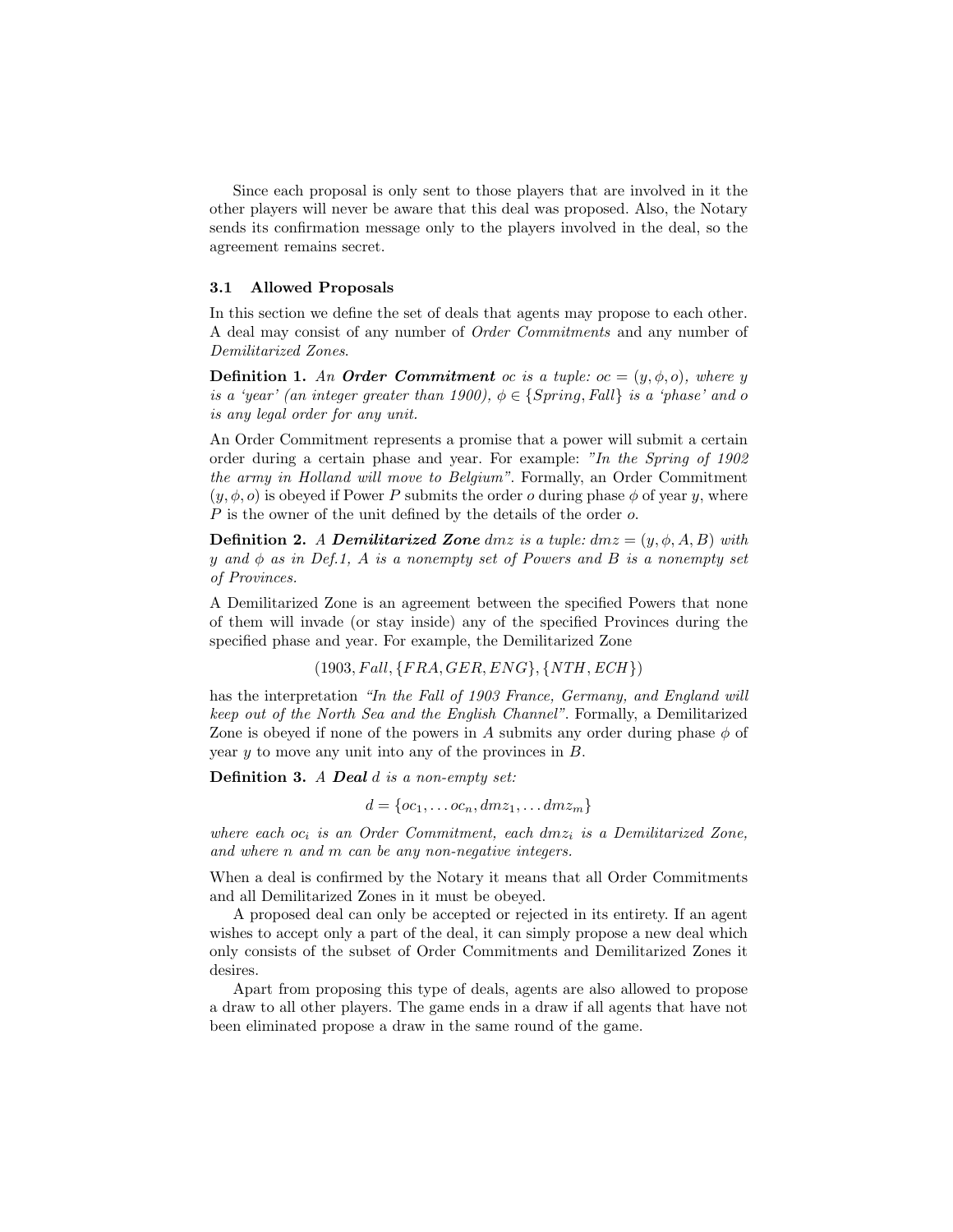## 4 The ANAC 2017 Diplomacy Competition

#### 4.1 Submission Rules and Tournament setup

The assignment for the participants was to implement a negotiation algorithm using the BANDANA framework. This negotiation algorithm would then be combined with the tactical module of D-Brane to form a complete agent. This tactical module would then choose which moves the agent makes, while obeying the agreements made by the negotiation algorithm. The participants were not allowed to implement a complete Diplomacy playing agent from scratch. They were only allowed to implement a negotiation algorithm so that the competition focused purely on the negotiation aspect of Diplomacy.

In order to determine whether to accept a proposal or not, the participants' negotiation algorithms had the possibility to consult D-Brane's Tactical Module to see which moves would be played if that proposal was accepted.

The tournament was run using the Parlance game server.<sup>12</sup> We let all agents participating in the competition play 110 games together. Since a game requires 7 players and we only had 4 participants, we supplemented the agents with 3 instances of the non-negotiating D-Brane. In each game the players were randomly assigned to the 7 Powers.<sup>13</sup> Every round of each game had a deadline of 30 seconds. In order to prevent the games from continuing forever a draw was declared automatically in any game that advanced to the Winter 1920 phase. The agents' overall score for the tournament was determined by the number of Supply Centers they conquered.

#### 4.2 Submissions

We received the following submissions:

- Frigate, by Ryohei Kawata and Katsuhide Fujita, Tokyo University of Agriculture and Technology, Japan
- $-$  Agent Madoff, by Tan Hao Hao, Nanyang Technological University, Singapore
- DDAgent, by Daichi Shibata, Nagoya Institute of Technology, Japan
- $-$  NaiveThinkerG, by Giancarlo Nicolo, Universitat Polytècnica de València, Spain

Due to lack of space we cannot give a description of all of these agents. Therefore, we will only discuss the winner and the runner-up.

 $^{12}$ https://pypi.python.org/pypi/Parlance/1.4.1

<sup>&</sup>lt;sup>13</sup> It would have been better to assign each agent to each Power an equal number of times, because some Powers are stronger than others. Unfortunately, however, the Parlance game server does not provide this option.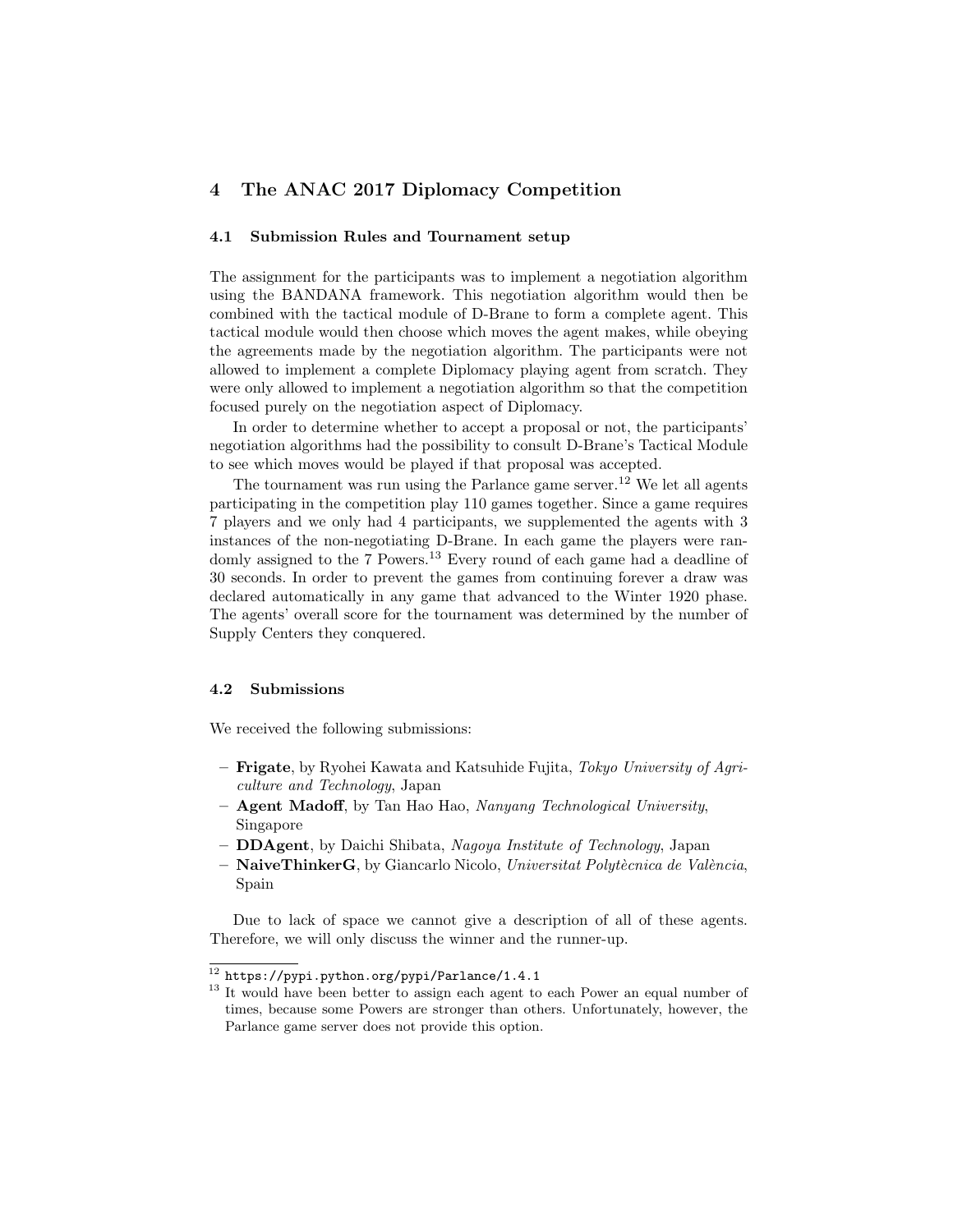Frigate Frigate only proposes bilateral deals, and only to Powers that own at least 3 and at most 10 Supply Centers. Furthermore, it does not deal with any Power that forms a direct threat to any of Frigate's own Supply Centers. For each Power that does qualify Frigate constructs a proposal by consulting the D-Brane Tactical Module to find the best plans for itself and the other agent, under the restriction that they do not invade each others' Supply Centers. The proposal will then consist of the union of these plans.

Frigate randomly chooses a deal from the proposals it found, where the probability depends on the strength of the other agent (the weaker the agent, the higher the probability) and the number of Supply Centers that Frigate expects to gain from it. Furthermore, the probability is multiplied by 5 if the other agent is considered an ally. An agent is considered an ally if it was involved in the last confirmed deal that Frigate was involved in.

Although Frigate does implement an acceptance strategy, due to a bug in the code, it never accepts any incoming proposals.

Agent Madoff In order to generate proposals Agent Madoff first tries to predict the opponents' orders using the D-Brane Tactical Module under the assumption that the opponents have not made any agreements. Then, it identifies which orders are in conflict with its own interests, namely orders for units to invade any of Agent Madoff's own Home Supply Centers, or any province that Agent Madoff is also trying to invade. It then tries to find alternative orders for such units and proposes them. If it cannot find any suitable alternative order then Agent Madoff will try to ask a third party for support to defend or attack the province in question.

Agent Madoff does not really apply a coalition formation strategy. However, it does keep track of each opponent's 'hostility'. Initially, it assigns to each Power has a *hostility value* of 0. This value is decreased whenever a Power steals a Supply Center from Agent Madoff, and is increased whenever a Power agrees to give support to Agent Madoff. This value is then used by Agent Madoff's acceptance strategy. The higher this value, the more likely it is that Agent Madoff will accept a proposal from this opponent.

When Agent Madoff receives a proposal it calculates for each component of this deal a value between 0 and 1 which depends on various heuristics, such as the value of the province that is the destination of the order (in case of a move order commitment), or the hostility of the supported power (in case of a support order commitment). It then calculates the average value over these components. The higher this average value, the higher the probability that Agent Madoff will accept it.

#### 4.3 Results

Initially, we ran the competition according to the setup announced to the participants. Unfortunately, no agent performed significantly better than the nonnegotiating D-Brane, which means that the ability to negotiate did not really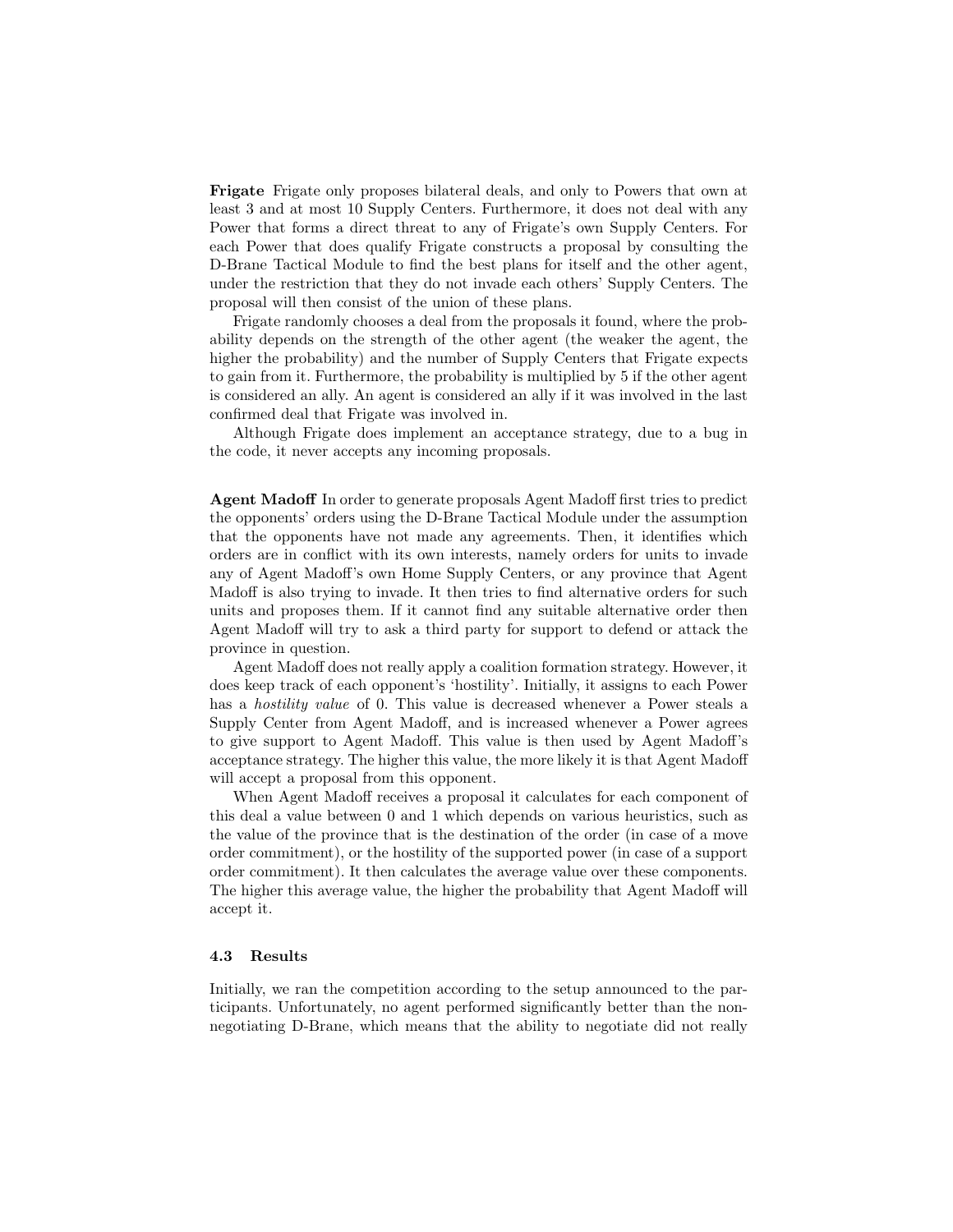improve the results of the agents. We then played 50 games with 4 instances of each agent versus 3 instances of D-Brane. The idea behind this was that it might be easier for the agents to negotiate with a copy of themselves, rather than with a different agent. Unfortunately, this setup also did not result in any of the players significantly outperforming the others.

Therefore, to decide a winner, we counted the number of proposals made by each agent that were accepted by every other agent involved in them, and considered that value as the final score of each agent. The idea being that if an agent's proposals are accepted by the other agents, this can be seen as a measure of quality, even though the agreement did not in the end result in a higher number of Supply Centers. The results are displayed in Table 1. We see that Frigate was proclaimed the winner of the competition and Agent Madoff was awarded the second prize.

|                      | Confirmed proposals |
|----------------------|---------------------|
| Frigate              | 372                 |
| Agent Madoff         | 170                 |
| <b>DDAgent</b>       | 61                  |
| <b>NaiveThinkerG</b> | 30                  |

Table 1. Final results of the 2017 Diplomacy Competition. We counted the number of proposals made by each agent that were eventually accepted by all the other agents involved in it.

## 5 The 2018 Diplomacy Challenge

Because the 2017 Diplomacy Competition did not end with one agent being significantly better than any of the other agents, or even better than the nonnegotiating agent, we decided to change the setup for 2018. Instead of a 'Competition' we turned it into a 'Challenge', meaning that a winner would only be proclaimed if its results are significant.

#### 5.1 Tournament Setup

Most of the setup for 2018 was identical to the setup of 2017. We used exactly the same negotiation protocol, and the participants were again required to implement a negotiation algorithm on top of D-Brane. The main difference was that the 2018 Challenge consisted of two rounds.

In the first round for each agent we ran 100 games with 4 instances of that agent against 3 instances of the non-negotiating D-Brane agent. We say an agent passed the first round if the instances of that agent conquered a statistically significant higher number of Supply Centers on average than the D-Branes. The agents that did not pass the first round were eliminated from the Challenge.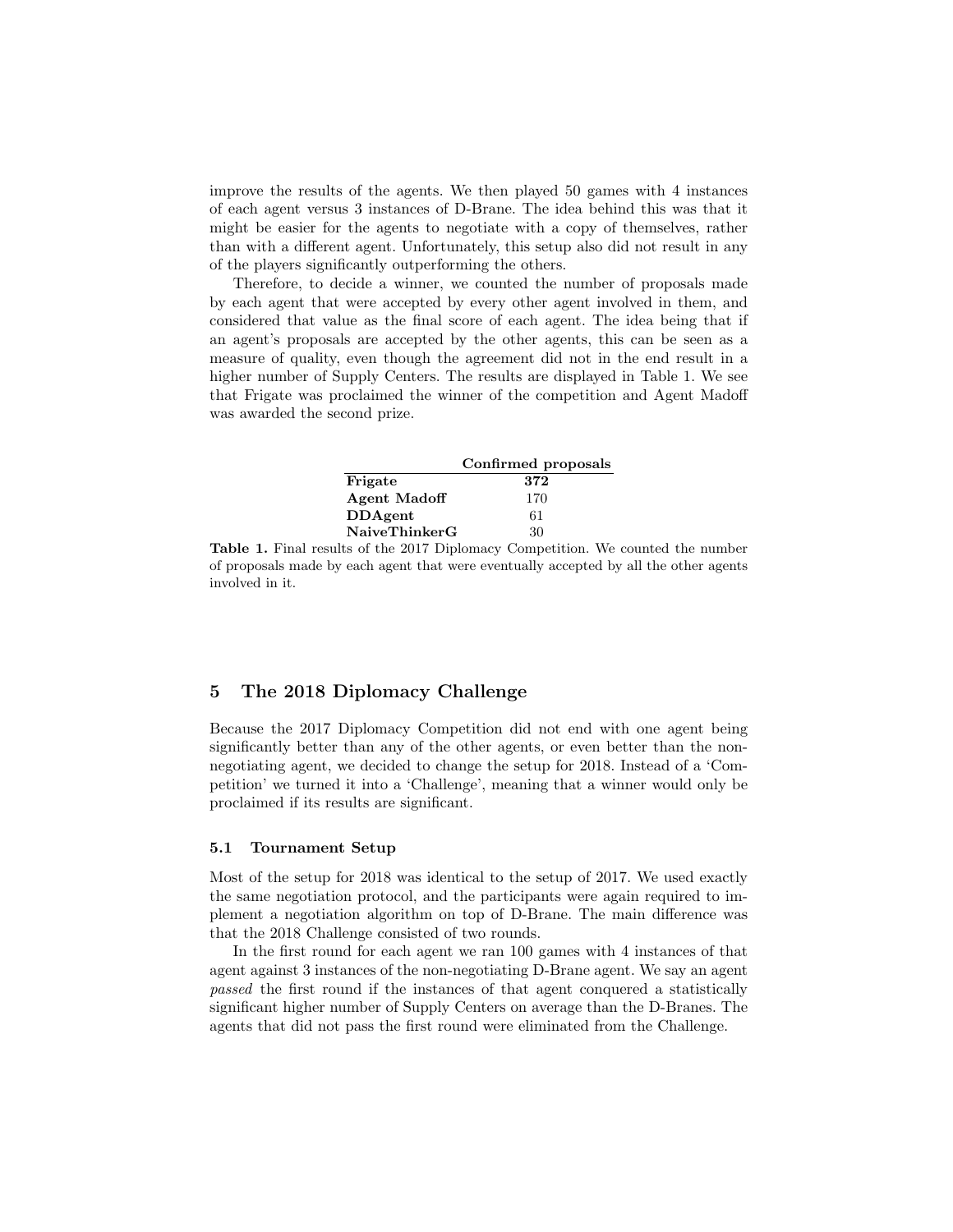For the second round we then let all agents that passed the first round play together. Since it was likely that there would be less than 7 such agents, we stated the rule that the field would be supplemented with as many agents that did not pass the first round as necessary, even though such agents were not eligible to win the challenge. Furthermore, if there still would not be enough agents, we would supplement the field with instances of the non-negotiating D-Brane agent. We played 100 games and the agent that conquered the highest number of Supply Centers would be the winner of Round 2.

In order to win the Challenge an agent had to win the second round, as well as pass the first round. This means that if the winner of the second round did not pass the first round there would be no winner at all.

#### 5.2 Motivation

The motivation behind this setup is that in Round 2 the real negotiation skills of the agents are tested. In theory, if an agent makes purely selfish proposals, it will not succeed, because its proposals will not be accepted by the other agents. On the other hand, if it makes purely altruistic proposals or accepts any proposal it receives, it will not succeed either, because it will be exploited by its opponents. In practice, however, a bad negotiator could still be able to win Round 2, because its opponents are not perfect either and therefore it might purely benefit from bad proposals made by the other agents. In order to prevent such 'freeloading' behavior we demanded that each agent was also able to successfully negotiate with only copies of itself. For this reason we have included Round 1 in this challenge. One could also roughly say that Round 1 tests the agents' 'proposing strategy', while Round 2 tests their 'acceptance strategy'.

#### 5.3 Submissions

We received the following submissions:

- CoalitionBot, by Ido Westler, Yehuda Callen, Moche Uzan, Arie Cattan, Avishay Zagury Bar Ilan University, Israel
- $-$  M**@sterMind**, by Jonathan Ng, Nanyang Technological University, Singapore
- Gunma, by Ryohei Kawata and Katsuhide Fujita,Tokyo University of Agriculture and Technology, Japan
- GamlBot, by Michael Vassernis, Bar Ilan University, Israel
- DDAgent2, by Daichi Shibata, Nagoya Institute of Technology, Japan

Unfortunately, it turned out that DDAgent2 was too slow to participate, because in many rounds it was not able to submit its orders before the deadline.

Again, due to space constraints we will only discuss the two best agents of the two respective rounds.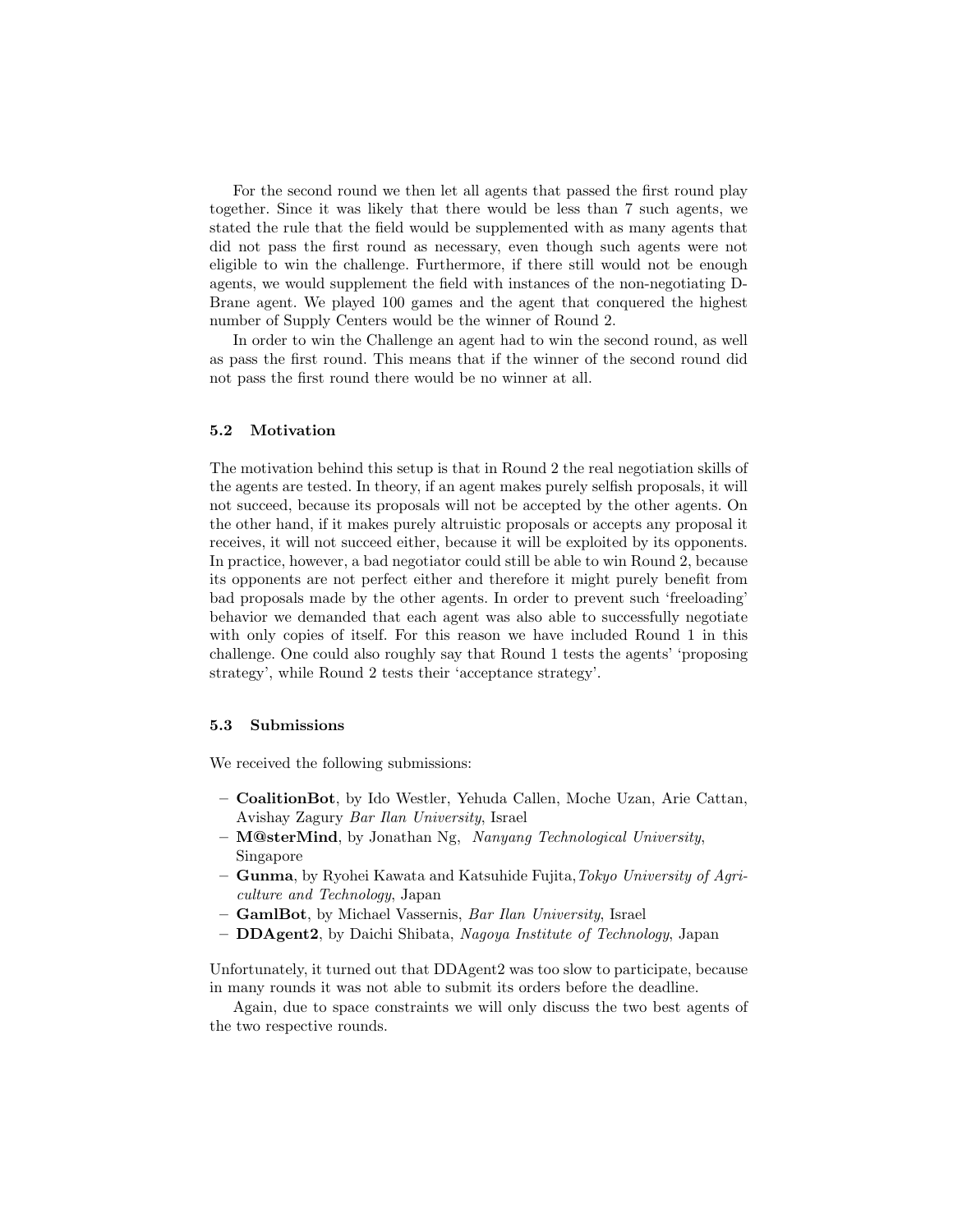CoalitionBot CoalitionBot is a very passive player. It only proposes demilitarized zones and it accepts any incoming proposal. In the first turn, it proposes a bilateral deal to every other Power. This deal proposes that the other Power will not invade any of the CoalitionBot's own supply Centers during the current turn, and in return the CoalitionBot will not invade the other power's Supply Centers during the same turn. Any agent that accepts this proposal will be considered an ally for the rest of the game. In all other turns, CoalitionBot proposes to all its allies that they will not attack each others' Supply Centers.

We will see below that CoalitionBot was able to perform strongly in the first round, but not in the second round. This is not surprising, given that it always accepts any incoming proposal and does not try to exploit its opponents. Its implementation seems to be based on the idea that it can always completely trust its opponents. Clearly, this works well when playing against copies of itself, but not when playing against less altruistic opponents.

Gunma Gunma proposes two types of deals, which the authors call a 'Mutual Support' and a 'Combined Attack', respectively. A Mutual Support is a deal in which one unit of Gunma supports an opponent's unit to hold, and the opponent's unit supports Gunma's unit to hold in return. A Combined Attack is a deal in which one of Gunma's units attacks a province owned by an enemy, with support from as many units from allies as possible. Whenever Gunma can find a Combined Attack, it will propose it. On the other hand, it will only propose a Mutual Support if it finds one for which it is sure it can gain a Supply Center.

For any received proposal Gunma predicts how many Supply Centers it would gain from it. It accepts the deal that yields the highest gain, but if there are multiple such deals, it uses the current number of supply centers owned by the proposer as a tie-breaker. In that case it will accept the deal from the currently weakest Power.

Note that Gunma's proposing strategy is rather greedy. It only proposes deals that yield benefit to himself, and never considers the needs of its negotiation partners. When it comes to accepting, however, it is less selfish. If no deal yields any gain, than it is willing to accept a deal that does not cause Gunma to lose any Supply Centers.

#### 5.4 Results

The Results of Round 1 are displayed in Table 2. We see that only CoalitionBot and Gunma were able to outperform D-Brane. However, a one-sided Student-t test<sup>14</sup> revealed that the results of Gunma were not significant (p-value 0.23). Therefore, only CoalitionBot managed to pass Round 1 (p-value  $9.7 \cdot 10^{-9}$ ).

The results of Round 2 are shown in Table 3. As explained above, we needed to include all the agents in this round, as well as 3 instances of D-Brane, in

<sup>&</sup>lt;sup>14</sup> With respect to the null-hypothesis that each agent has a mean score of  $\frac{34}{7}$  Supply Centers per game.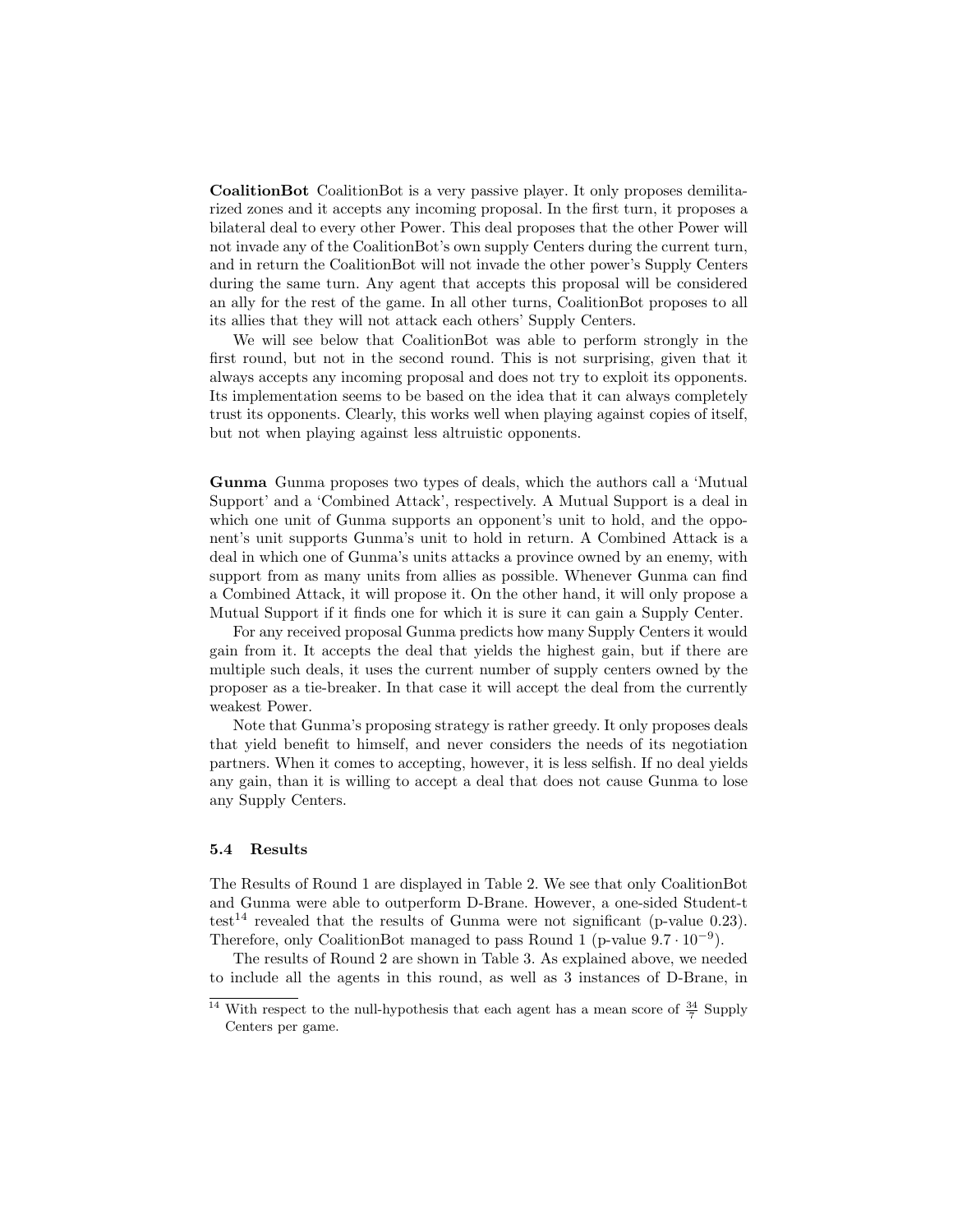|              | Sup. Centers      | Result      |
|--------------|-------------------|-------------|
| CoalitionBot | $5.528 \pm 0.110$ | <b>PASS</b> |
| D-Brane      | $3.963 \pm 0.146$ |             |
| Gunma        | $4.950 + 0.128$   | <b>FAIL</b> |
| D-Brane      | $4.733 \pm 0.171$ |             |
| D-Brane      | $4.930 + 0.164$   |             |
| M@sterMind   | $4.803 + 0.123$   | <b>FAIL</b> |
| D-Brane      | $5.440 \pm 0.184$ |             |
| GamlBot      | $4.420 + 0.138$   | FAIL        |

|              | <b>Supply Centers</b> |
|--------------|-----------------------|
| Gunma        | $5.69 + 0.300$        |
| GamlBot      | $5.31 + 0.334$        |
| CoalitionBot | $4.94 + 0.289$        |
| D-Brane      | $4.54 + 0.157$        |
| M@sterMind   | $4.44 + 0.290$        |

Table 2. Results of the 2018 Diplomacy Challenge, Round 1. Displayed are the average number of conquered supply centers per game, with their standard errors.

Table 3. Results of the 2018 Diplomacy Challenge, Round 2. Gunma scores highest, but the results are not significant.

order to have 7 players, even though CoalitionBot was the only agent that passed Round 1 and therefore the only candidate to win the challenge.

We see that Gunma performed best, although the difference between the first three agents is non-significant. Since the CoalitionBot did not beat the other agents in Round 2, and it was not able to clearly outperform the D-Brane in this round either, the 2018 Diplomacy Challenge ended with no winner.

## 6 Is Cooperation even Possible?

One question that may come to mind when looking at the results, is whether it is really possible at all to improve performance by means of negotiation. Any experienced Diplomacy player would answer this question with a definite 'yes', but we would like to back this claim up with scientific evidence.

The question is then how we could show that it is possible to negotiate successfully, without having any algorithm that can do this to our disposal. Fortunately, we have managed to design an experiment that allows us to show the benefit of cooperation, without actually using a negotiation algorithm.

It worked as follows. We first let 7 instances of the non-negotiating D-Brane play 200 games and recorded how many Supply Centers each Power conquered on average. The results are displayed in Table 4. Next, we repeated this experiment, but with only 6 instances of D-Brane while one of those agents was playing two Powers at the same time. For each possible combination of two Powers we played 200 games (there are  $\binom{7}{2} = 21$  such combinations, so we played  $21 \cdot 200 = 4200$ games) and recorded the number of Supply Centers conquered by the agent playing two Powers.

In this way we have been able to show that if one agent plays the role of two Powers at once, it scores more Supply Centers than if two agents individually play the same two Powers. In other words, when two Powers work together as a team, they have a clear advantage. These results are displayed in Table 5.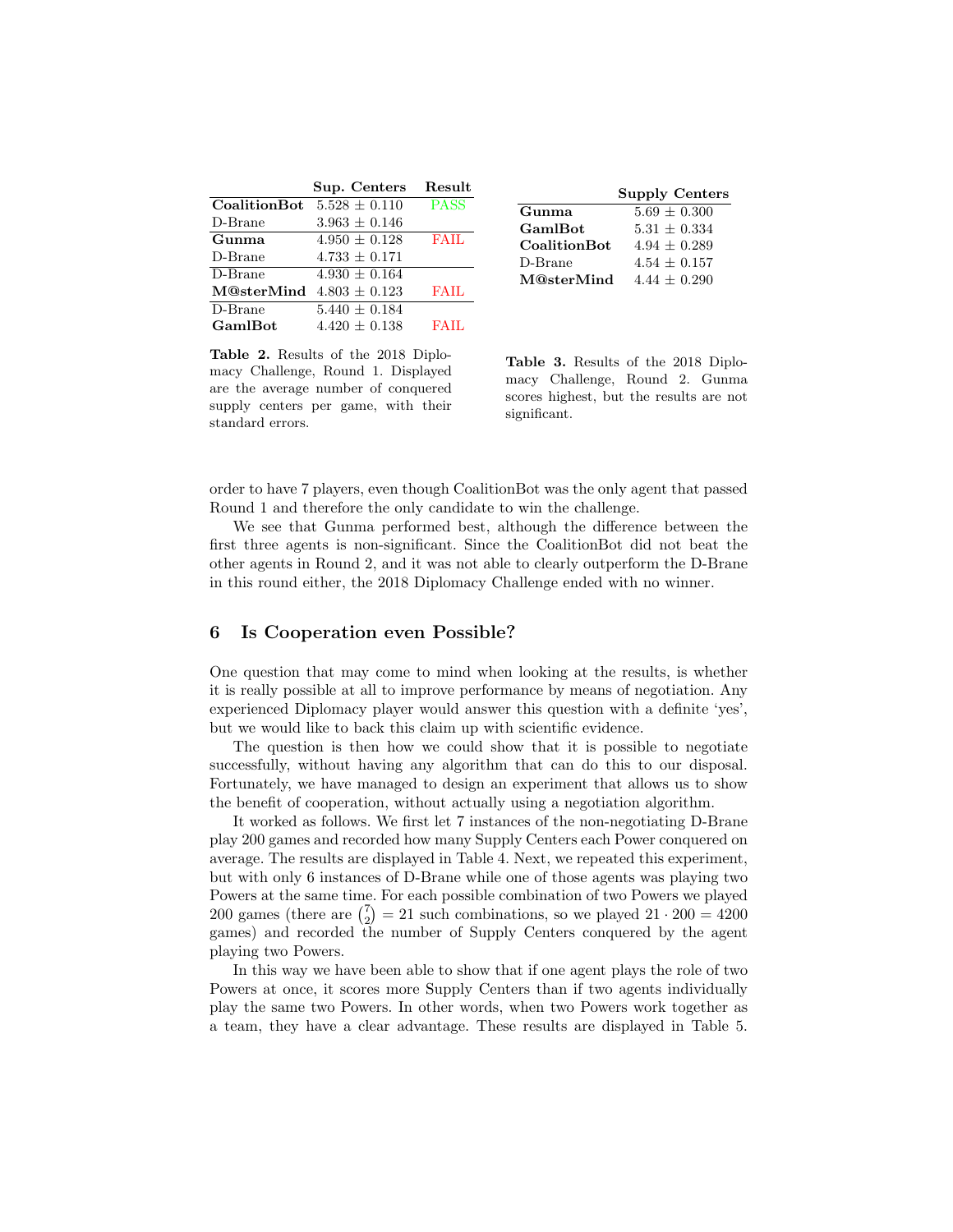For example, in the first row we see that when AUS and ENG are played by one agent, then that agent scores on average 6.99 Supply Centers. However, we see in Table 4 that when these Powers are played by individual agents, they only score 1.60 and 4.39 Supply Centers respectively, yielding a total score of  $1.60 + 4.39 = 5.99$ , which is also displayed in the first row of Table 5.

The combination of AUS and ENG only yields a small advantage, but for many other coalitions we see much stronger synergy effects. For example, FRA and GER together score 22.1 Supply Centers when played by a single agent, while when playing individually they only  $score^{15}$  4.98 + 4.11 = 9.09.

In general, we see a clear advantage in 12 out of the 21 possible combinations (more than 4 Supply Centers difference, indicated with  $++$ ) and a small advantage in 4 of those combinations (indicated with  $+)$ . When we calculate the average over all combinations we find that the agent playing two Powers scores around 14 Supply Centers, which is clearly more than the  $\frac{2}{7} \cdot 34 = 9.71$  Supply Centers that two individual agents would conquer on average.

Although it is clear that players have an advantage when cooperating, we also conclude that this highly depends on which two Powers are forming a coalition. FRA and GER, for example, form a much stronger coalition than AUS and ENG. This is an important observation, because this may also explain why it is hard for the submitted agents to negotiate successfully. In many games the negotiating agents may be assigned to Powers that do not form strong combinations, making it hard to benefit from negotiation.

The fact that some coalitions are stronger than others is well-known among experienced Diplomacy players, and is a consequence of the topology of the map. For example, Russia and Turkey are two bordering Powers, which means that if they form a coalition at the beginning of the game then each of them does not have to worry about being attacked by the other, and can therefore completely focus on its other direct neighbors. Furthermore, the fact that they are located next to each other means they can easily give support to one another.

On the other hand, Turkey and England form a weak coalition because they are positioned on opposite ends of the map, so they cannot attack each other in early stages of the game, which means they would not benefit from any mutual peace agreement, and they cannot give each other support either.

For some coalitions we even see a detrimental effect. Although in most cases they are relatively small, they cannot be attributed to statistical fluctuations. We suspect that this results from the fact that they play different opening moves when playing together, which coincidentally happen to be worse.

Finally, we should note that the difference in strength between the various coalitions may not only be caused by the topology of the map, but may also partially be a consequence of the strategy applied by D-Brane. Therefore, we expect these results to be different, but not radically different, if we repeated this experiment with a different agent.

<sup>&</sup>lt;sup>15</sup> Table 5 shows a value of 9.08 instead of 9.09. This difference is due to rounding errors.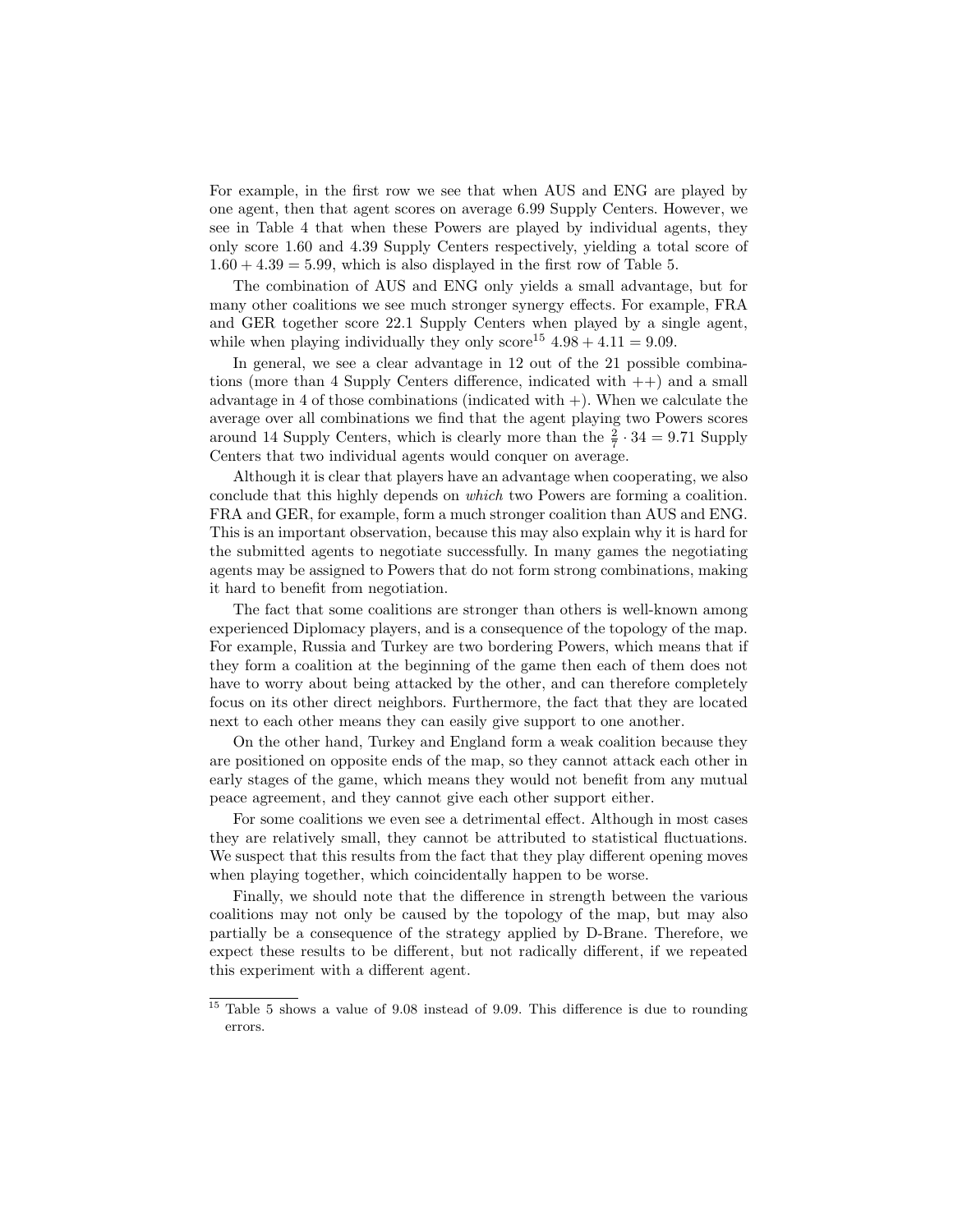We conclude from these experiments that it should definitely be possible for two agents to benefit from negotiations. Interestingly, these results also suggest how such a negotiation algorithm could be implemented. The idea is that if our agent is playing, for example, FRA, then it could consult the D-Brane Tactical module to ask which moves it should play if it were playing as both FRA and GER. Then, it could propose those moves to GER.

|            | <b>Power Supply Centers</b> |            | Power Supply Centers |
|------------|-----------------------------|------------|----------------------|
| <b>AUS</b> | $1.60 \pm 0.16$             | <b>TTA</b> | $2.41 \pm 0.16$      |
| <b>ENG</b> | $4.39 + 0.17$               | <b>RUS</b> | $10.44 \pm 0.42$     |
| FR.A       | $4.98 + 0.20$               | TUR        | $6.09 \pm 0.17$      |
| GER.       | $4.11 + 0.24$               |            |                      |

Table 4. The number of Supply Centers conquered by each Power, when 7 instances of D-Brane are playing without negotiations

| Coalition   |       | Score by Score by | Coalition                 |       | Score by Score by  |  |
|-------------|-------|-------------------|---------------------------|-------|--------------------|--|
| of 2 Powers |       | 1 agent 2 agents  | of 2 Powers               |       | 1 agent $2$ agents |  |
| $AUS + ENG$ | 6.99  | $5.99 +$          | $FRA + GER$               | 22.1  | $9.08 + +$         |  |
| $AUS + FRA$ | 9.91  | $6.57+$           | $\text{FRA} + \text{ITA}$ | 13.43 | $7.39 + +$         |  |
| $AUS + GER$ | 4.11  | $5.7 -$           | $FRA + RUS$               | 9.91  | $15.41 - -$        |  |
| $AUS + ITA$ | 12.91 | $4.01 + +$        | $FRA + TUR$               | 8.71  | $11.07 -$          |  |
| $AUS + RUS$ | 17.61 | $12.03++$         | $GER + ITA$               | 11.7  | $6.52 + +$         |  |
| $AUS + TUR$ | 17.95 | $7.69++$          | $GER + RUS$               | 21.27 | $14.54$ +          |  |
| $ENG + FRA$ | 17.95 | $9.37 + +$        | $GER + TUR$               | 8.99  | $10.20 -$          |  |
| $ENG + GER$ | 17.78 | $8.50 + +$        | $ITA + RUS$               | 19.21 | $12.85 + +$        |  |
| $ENG + ITA$ | 8.88  | $6.8 +$           | $ITA + TUR$               | 11.92 | $8.5+$             |  |
| $ENG + RUS$ | 20.37 | $14.83 + +$       | $RUS + TUR$               | 24.34 | $16.53++$          |  |
| $ENG + TUR$ | 8.82  | $10.48 -$         | Overall                   | 14.04 | $9.71 ++$          |  |

Table 5. The number of Supply Centers conquered by each combination of two Powers played by one agent, compared to their score when played by two agents. Differences greater than 4 Supply Center are indicated with  $++$  or  $-$ , while smaller differences are indicated with + or –. In all cases except AUS+ENG, AUS+GER and GER+TUR the *p*−value was smaller than  $10^{-4}$ .

## 7 Discussion and Conclusions

From these two competitions we have learned that it is still very hard for the Automated Negotiations community to implement algorithms for domains as complex as Diplomacy. So far, no submission has been able to significantly outperform a non-negotiating agent, even though we have experimentally shown that it is definitely possible for agents to benefit from cooperation.

However, it is important to understand that we are not expecting the Diplomacy Challenge to have a winner any time soon. We regard it as a long term challenge which might take several years to tackle. After all, in the cases of Chess, Go, and Poker it also took many years to develop strong programs.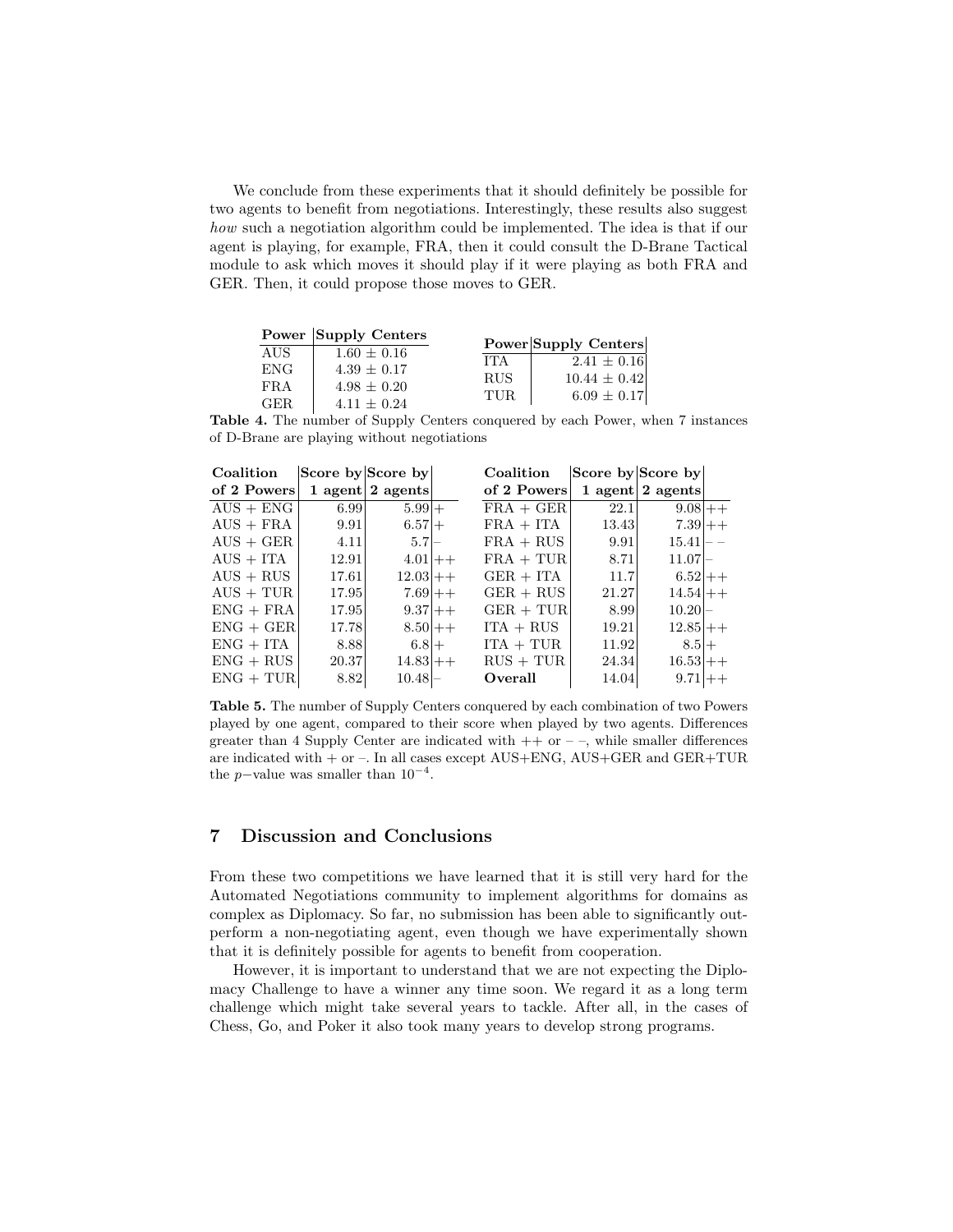Diplomacy is a very complex game and it is hard for participants to write a strong algorithm in the few months they have between the call for participation and the submission deadline. Before they could even start implementing they first needed to learn the rules of the game (which are fairly complex), learn the rules of the competition, and learn to work with the BANDANA framework. After that, they needed to come up with a smart algorithm, implement it, debug it, and optimize it.

Studying the source codes of the agents, we made two important observations:

- 1. Most agents never make any proposals for any of the future turns. They only make proposals for the current turn.
- 2. Many of the agents seem to have bugs in their code.

We think that both of these observations play an important role in the reason why the agents fail to negotiate successfully.

Any experienced Diplomacy player would agree that it is essential to plan several steps ahead. An important reason for this is that one does not often encounter a situation in which two players can both directly benefit from cooperation. Although it often happens that one player can give support to another player, it may then take several turns before a situation occurs in which the other player can return the favor. Therefore, it is essential that, in the short term, players are not purely selfish. They should be willing to help another player, while only expecting the favor to be returned at a later stage. Currently, none of the submitted agents seem to exhibit this kind of long term negotiation strategy.

Similarly, we think that the second observation is a very important one. As explained, the participants only have a limited amount of time to implement their agents, so perhaps we can only expect any participant to win the challenge after participating for several years. We noticed, for example, that due to a bug Frigate never accepted any proposals, even though it did implement an acceptance strategy. Also, Agent Madoff was more likely to accept a proposal if it involved a unit invading a province currently occupied by a Power that is considered a friend. We think that this is an error and that the author intended the opposite. Luckily, we see that two participants from 2017 have continued to participate in 2018, so the necessary drive seems to exist to commit to this long-term challenge.

In future editions of the Diplomacy Challenge, whenever negotiating agents play together with non-negotiating agents, we may need to make sure the negotiating agents play Powers that are more likely to form successful coalitions, as indicated by our experiments in Section 6.

## 8 Acknowledgments

This work is part of the Veni research programme with project number 639.021.751, which is financed by the Netherlands Organisation for Scientific Research (NWO), and project LOGISTAR, funded by the E.U. Horizon 2020 research and innovation programme, Grant Agreement No. 769142